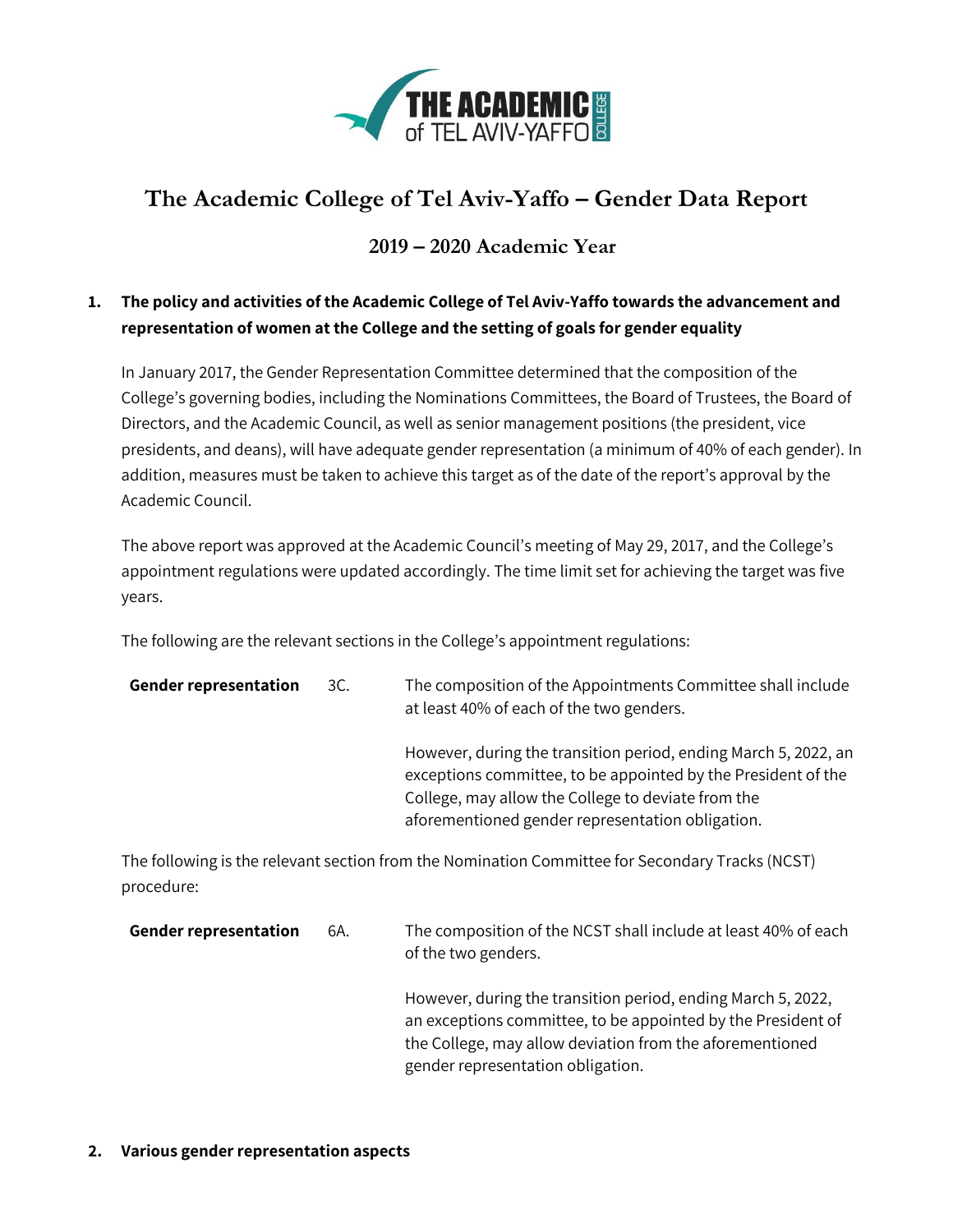### **1. Faculty**

# **A. Senior academic staff (core faculty) and fellows staff:**

In 2019-2020, 48.6% of the senior academic staff (core staff) and fellows staff were women. **This meets the criterion of a minimum representation of 40% per gender.**

## **B. External teachers:**

In 2019-2020, 42.6% of the external teaching staff were women. **This meets the criterion of a minimum representation of 40% per gender.**

# **C. Fellows staff**

In 2019-2020, 53.6% of the fellows staff were women. **This meets the criterion of a minimum representation of 40% per gender.**

# **D. Core faculty, Lecturer rank:**

In 2019-2020, 61.5% of the total core faculty at the rank of Lecturer were women. **This meets the criterion of a minimum representation of 40% per gender.**

# **E. Core faculty, Senior Lecturer rank:**

In 2019-2020, 61.5% of the total core faculty at the rank of Senior Lecturer were women, with higher percentages in the social sciences.

**This meets the criterion of a minimum representation of 40% per gender.**

# **F. Core faculty, Associate Professor rank:**

In 2019-2020, 43.2% of the total core faculty at the rank of Associate Professor were women. **This situation meets the criterion of a minimum representation of 40% per gender.**

# **G. Core faculty, Professor rank:**

In 2019-2020, 12.8% of the total core faculty at the rank of Professor were women.

# **This situation does not meet the criterion of a minimum representation of 40% per gender.**

The data reflects the "scissors pattern" of gender distribution, well known in academia, whereby women's representation in the lower ranks is significant and even slanted (more women than men) and in the senior ranks the trend is reversed, with an underrepresentation of women. The minority of women in the senior ranks has been recognized as a problem by the College, with implications in power and influence junctions. Therefore, in the coming years, the College has the goal of increasing the number of women in these ranks and reducing the gap. This is accompanied by the recognition that the process requires time, mainly because the College has chosen to narrow the gap by encouraging the promotion of existing faculty.

# **2. Core faculty promotions**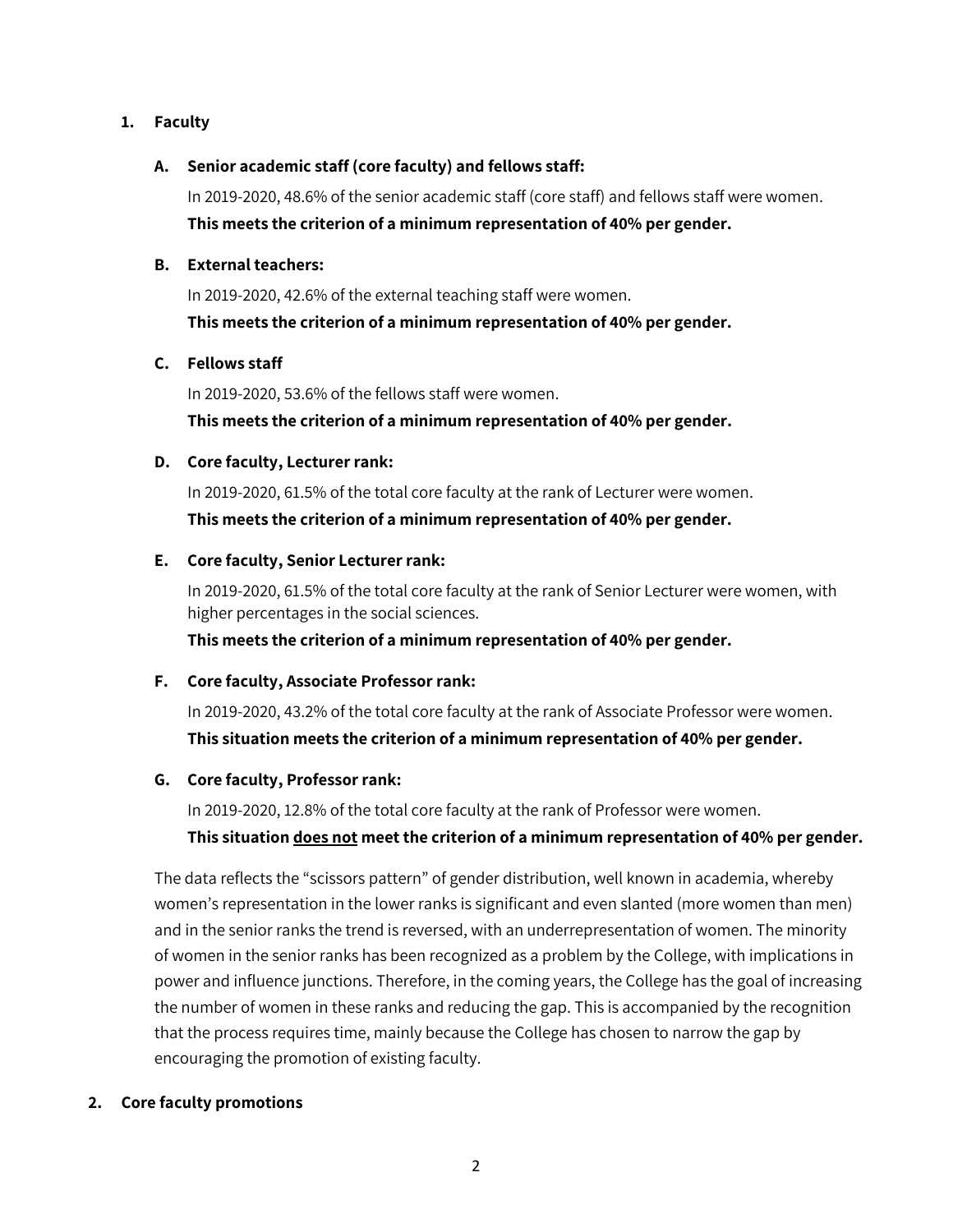#### **A. From the rank of Lecturer to Senior Lecturer:**

In 2019-2020, three of the four promotions to the rank of Senior Lecturer were of women. **Out of said four promotions, three (75%) were of women.**

#### **B. From the rank of Senior Lecturer to Associate Professor:**

In 2019-2020, two of the four promotions from the rank of Senior Lecturer to the rank of Associate Professor were of women.

**This reflects 50% of the total promotions to the said rank.**

#### **C. From the rank of Associate Professor to Professor:**

In 2019-2020, there were no promotions to the rank of Professor.

#### **D. Tenure**

In 2019-2020, all four tenured faculty were women; i.e., 100% of all tenured faculty.

#### **3. Recruitment of new faculty – core faculty and fellows staff**

In 2019-2020, four women were recruited as new faculty in the rank of Lecturer and one man was recruited in the rank of Senior Lecturer. Thus, **80% of the new faculty were women**.

**4.** 

#### **A. The representation of women among deans:**

In 2019-2020, two of the five deans at the College were women (40%).

**This meets the criterion of a minimum representation of 40% per gender**.

# **B. The representation of women among heads of study tracks/programs/fields:**

In 2019-2020, of 21 heads of study tracks/programs, 13 were women (61.9%).

**This meets the criterion of a minimum representation of 40% per gender**.

#### **5. Appointments Committee**

The Promotions Committee, which consists of seven senior faculty, there are four men and three women (42.9%).